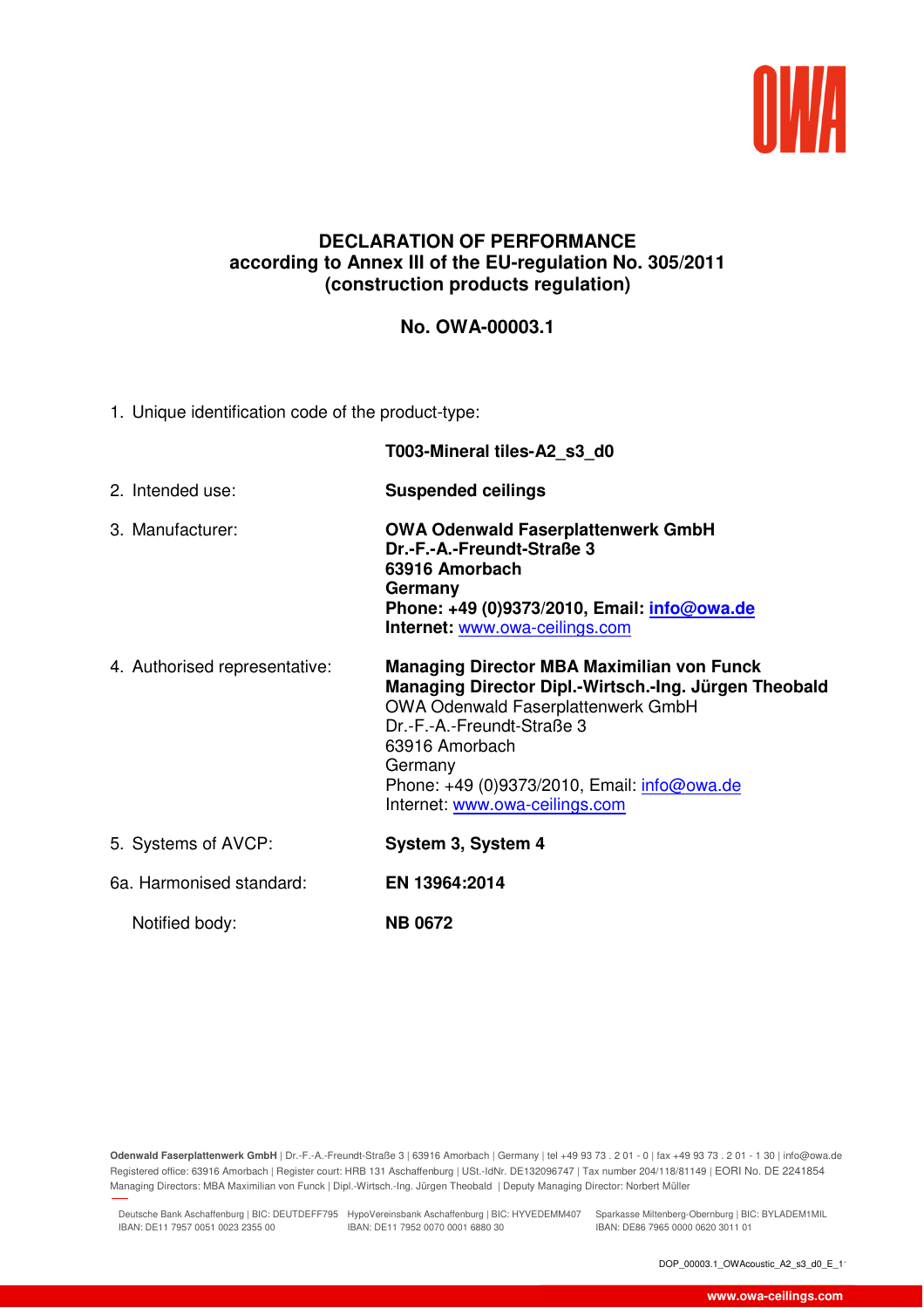

Page 2 of 3

7. Declared performances:

| Mineral tiles according to EN 13964                                                          |                             |                                              |  |
|----------------------------------------------------------------------------------------------|-----------------------------|----------------------------------------------|--|
| <b>Essential characteristics</b>                                                             | <b>Declared performance</b> | <b>Harmonised technical</b><br>specification |  |
| Reaction to fire                                                                             | A2-s3,d0                    | EN 13964:2014<br>EN 13501-1:2007 +A1:2009    |  |
| Release of asbestos                                                                          | no content                  | EN 13964:2014                                |  |
| Release of formaldehyde                                                                      | E1                          | EN 13964:2014                                |  |
| Release of dangerous substances                                                              | no release                  | EN 13964:2014                                |  |
| Susceptibility to the growth of harmful<br>micro-organisms (Dampness, Thermal<br>insulation) | no performance determined   | EN 13964:2014                                |  |
| Bond strength/ adhesion                                                                      | no performance determined   | EN 13964:2014                                |  |
| Shatter properties                                                                           | no performance determined   | EN 13964:2014                                |  |
| Flexural tensile strength                                                                    | no performance determined   | EN 13964:2014                                |  |
| Sound absorption                                                                             | annex 1                     | EN 13964:2014                                |  |
| Thermal conductivity                                                                         | no performance determined   | EN 13964:2014                                |  |
| Durability                                                                                   | no performance determined   | EN 13964:2014                                |  |

8. The performance of the product identified above is in conformity with the set of declared performances. This declaration of performance is issued, in accordance with Regulation (EU) No. 305/2011, under the sole responsibility of the manufacturer identified above.

All Declarations of performance are available on website http://www.owa-ceilings.com.

Amorbach, Nov-18

**………………………………………………………………. ……………………………………………………………….**

**i.V. Dr. Holger Kindermann i.V. André Overbeck i.V. André Overbeck i.** Head of PM/PD // OWAconsult **industry** 

OWAconsult, Dipl. -lng. (TU)